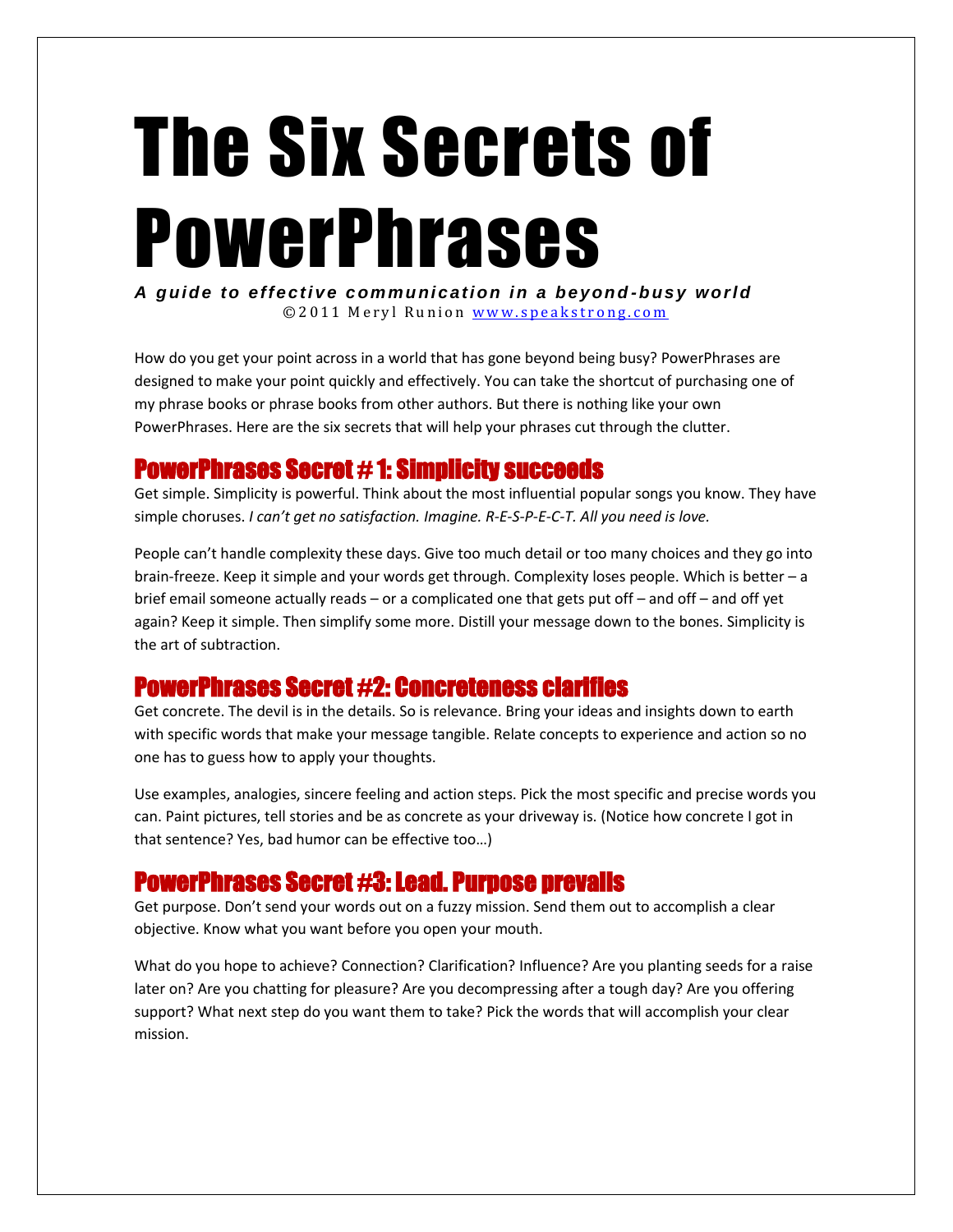## PowerPhrases Secret #4: Disclose. Sincerity sizzles

Get real. Sincerity is the hottest game in town. Nothing sizzles like words from the heart. Communication blocks are really authenticity blocks. What do you **really** think, feel and want? What would you say if you could say anything at all? Get clear and get real and dazzle with the light of your true colors. It can be scary – but fear and excitement are related, and the risk of being real energizes you and your listener.

## PowerPhrases Secret #5: Talk it, walk it. Consistency convinces

Get reliable. There is so much hype in the world that people are disheartened. How do you separate your PowerPhrases from the empty promises of a world that never met a hyperbole it didn't love?

You walk your talk. Consistently. Say what you'll do and do what you say. Recently a manager told me that he was skeptical of his factory's new initiative – until he saw that the CEO really did show up on the floor day after day as promised in the fanfare of the kick-off. When the manager saw the CEO walk his talk, his CEOs talk became convincing. Protect the power of your words by being reliable and consistent.

#### PowerPhrases Secret #6: Collaboration connects

Get collaborative. Combine the "it" – the objective, impersonal view – and the "I" – your personal view – with the "we" – the collaborative view. Include others in your thinking, relate your words to other's experiences, and be graceful in obtaining your purpose. Get people on board with you by getting on board with them. We're in this together, so talk like it.

Your "competition" could be your chief ally once your figure out how to complement each other. I write PowerPhrase books under my own imprint and Perfect Phrases books for McGraw Hill. We compete in a way, but we are actually great allies. Our separate platforms promote the work we do together.

# The Six Secrets Summarized

Here are your six secrets in summary.

- Simplify. Break your communication into understandable, digestible parts.
- Clarify. Be concrete. Relate ideas to experience and action so no one has to guess how to apply your thoughts.
- Lead. Indicate a next step Make it easy to respond.
- Disclose. Speak your deepest truth.
- Talk it and walk it. Follow through consistently.
- Connect. Be graceful, personal and relational.

And the ultimate summary is to say what you mean and mean what you say without being mean when you say it.

Imagine a world where everyone did that. Well… it starts with each of us. Let me know how I can help you say what YOU mean and mean what YOU say – without being mean when you say it. [MerylRunion@SpeakSTRONG.com](mailto:MerylRunion@SpeakSTRONG.com) My books are at [www.speakstrong.com/store](http://www.speakstrong.com/store)

*Meryl*